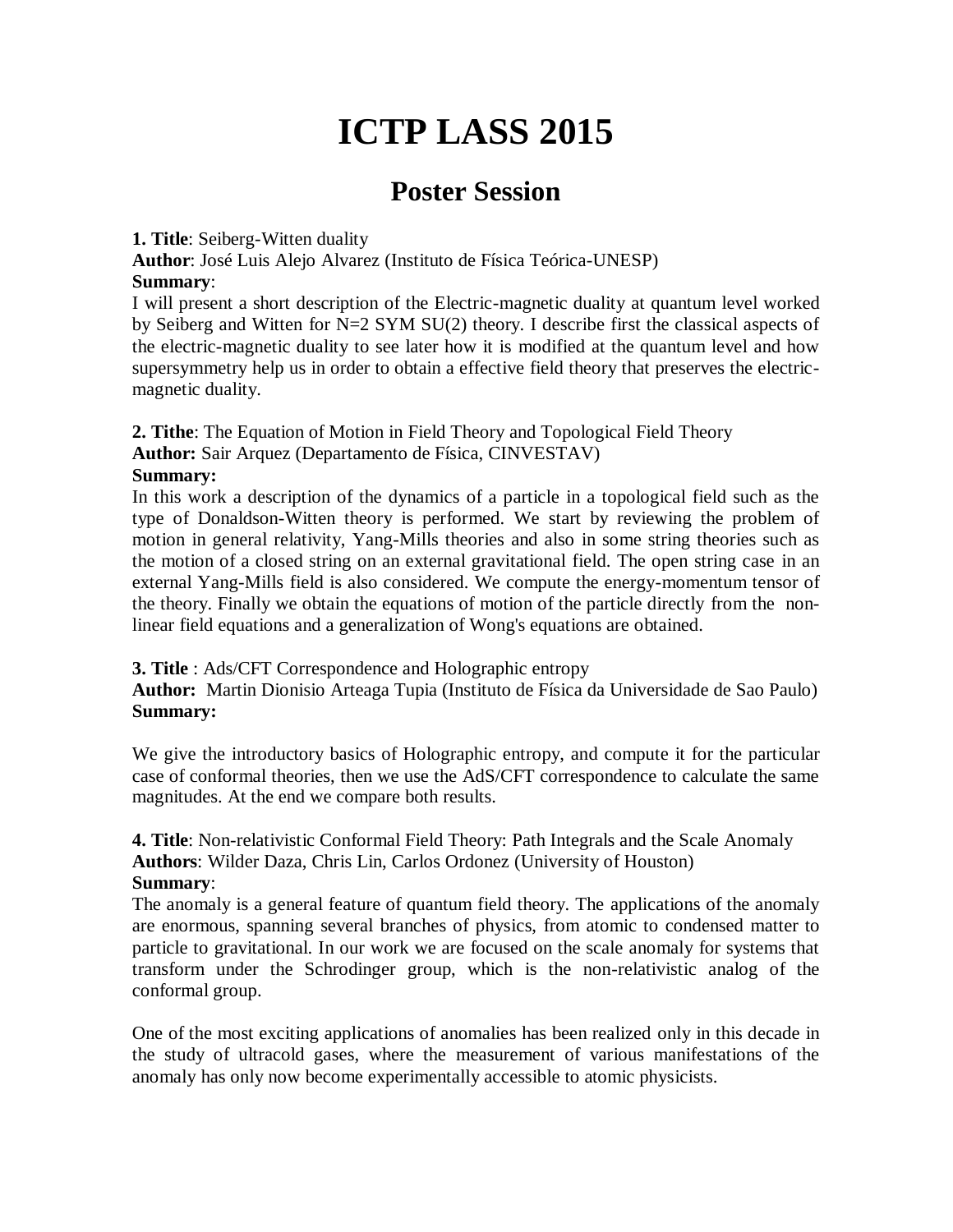We are applying tools borrowed from high-energy physics, such as Fujikawa's method, and modifying them so that they can be of use to atomic physicists. We hope we can do the same for the techniques learned in this school.

**5. Title**: Antisymmetric and Vector Part of the Torsion in a Lorentz-Chern-Simons Massive Gravity.

**Author**: Simon Cristobal del Pino Moreno (Instituto de Física PUCV) **Summary**:

We explore a model of gravity that arises from the consideration of the Chern-Simons form in 2+1 dimensions for a spin connection that consider both, antisymmetric and vector irreducible parts of the contortion 2-form. Due to the symmetries of the CS form, that we study in detail, we show that the scalar mode of the theory can me gauged to a constant value which allow to conjecture an interpretation for the vector part as a gauge field. The dynamics of the model suggest that when the scalar mode acquire a constant value, we met a theory that accept all the physical interpretation of Topologically Massive Gravity coupled to Topologically Massive Electrodynamics, both unified as an effective theory for a Riemann-Cartan manifold.

**6. Title:** Pure Spinor Formalism of the Superstring

**Author:** Vilson Fabricio dos Santos Juliatto (Instituto de Física Teórica-UNESP) **Summary:**

A review of the fundamental aspects of the pure spinor formalism.

**7. Title**: Pure Spinor Formalism.

**Author**: Luis Max Guillen Quiroz

#### **Summary:**

Until 2000, two formalisms for describing the perturbative superstring had been developed: The Ramond-Neveu-Schwarz (RNS) and the Green-Schwarz (GS) formalisms. The former exhibits a beautiful  $N=1$  SUSY on the worldsheet and we can see the spacetime SUSY only after doing the GSO projection. Although this framework gives us a consistent description of the theory, certain complications arise when computing scattering amplitudes involving fermions (and also when we try to work in R-R backgrounds), because of the intricate form of the vertex operators. On the other hand, the GS formalism possesses a manifest spacetime SUSY, but because of the complicated nature of its fermionic constraints, we cannot separate (up to now) the first class constraints from the second class ones in a Lorentz covariant way; this fact lead us to break the SO(10) symmetry to a SO(8) symmetry (by using the light-cone gauge), and for this reason this formalism is inconvenient to compute scattering amplitudes in a Lorentz covariant way. A new formalism, the Pure Spinor formalism, which was proposed in 2000 by Berkovits, possesses the advantages of the previous two ones, but not their disadvantages. It has a manifest spacetime SUSY and allow us compute covariantly scattering amplitudes (and also working in R-R backgrounds), as well as to reduce a great amount of computations with respect to the corresponding ones in the RNS framework. This poster will try to introduce this formalism in a systematic way.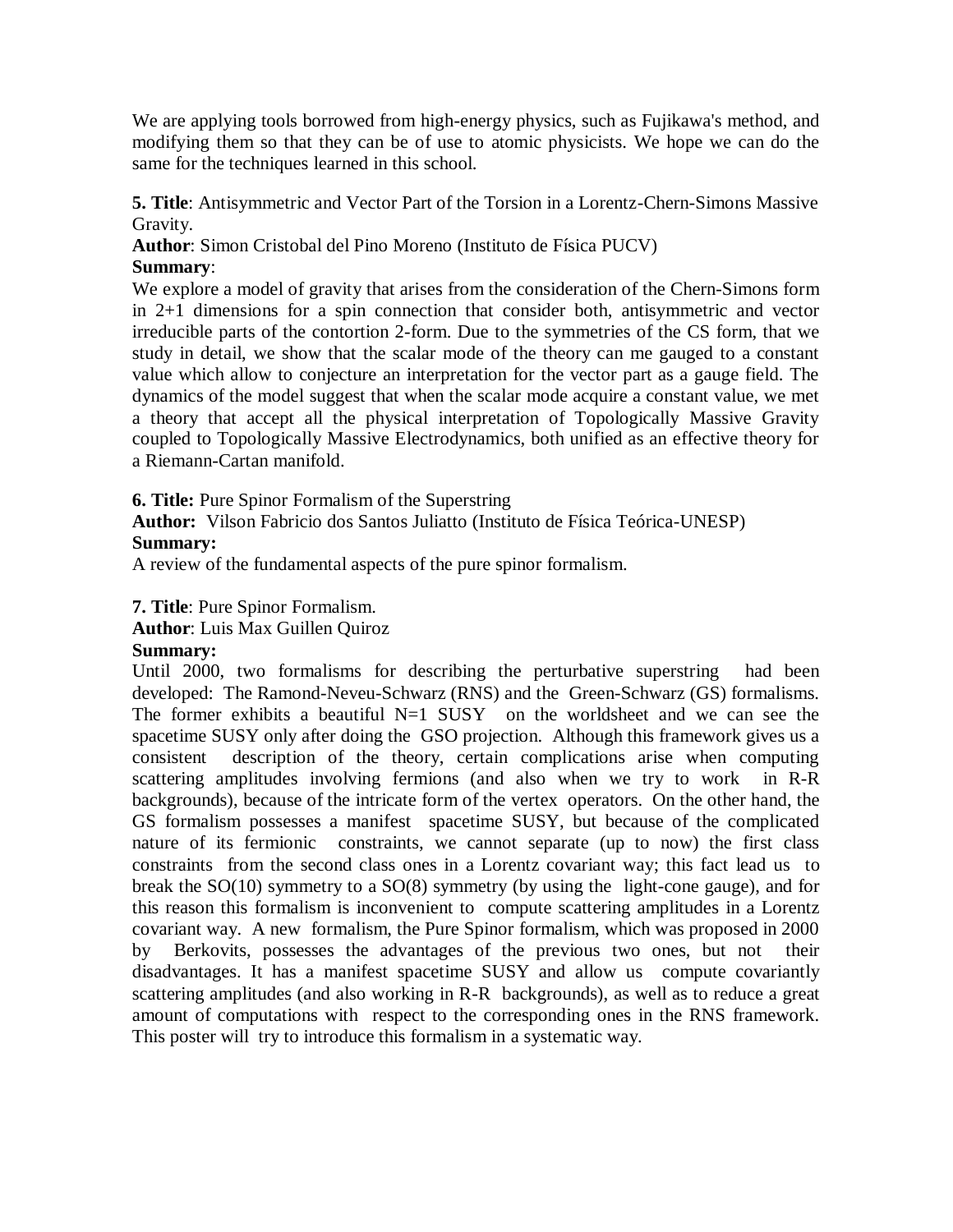**8. Title**: Quarkonium potential and photon production rate in a strongly coupled anisotropic plasma with higher derivative corrections.

**Author**: Viktor Jahnke (Instituto de Física da Universidade de São Paulo) **Summary**:

We consider the effects of anisotropy and higher derivative corrections in a strongly coupled plasma by considering an anisotropic black brane solution of an AdS-axion-dilaton system with a Gauss-Bonnet (GB) term. We compute the quarkonium potential and the photon production rate in this plasma. We find that the anisotropy decrease the screening length of the plasma and increase the photon production rate. The GB term can increase or decrease the above observables, depending on the sign of the GB coupling.

**9. Title** : "Towards 1/N corrections to deep inelastic scattering from the gauge/string duality",

**Authors**: D. Jorrin, N. Kovensky, M. Schvellinger (Instituto de Física de La Plata)

#### **Summary**:

We investigate  $1/N$  corrections to deep inelastic scattering of charged leptons off glueballs in  ${\cal N}\cal N$  =1^\*\$ SYM theory at strong coupling by using the gauge/string duality. The relevant cubic and quartic interaction vertices are derived from the type IIB supergravity action. The hadronic tensor is computed within the framework of the gauge/gravity duality, by considering two particles in the final state, which gives the sub-leading contribution in the  $1/N$  expansion. For large momentum transfer, i.e.  $\frac{q}{2} \to \infty$  we calculate the structure functions \$F\_1\$ and \$F\_2\$ at sub-leading order in the 1/N expansion and obtain a non-vanishing longitudinal structure function  $F_L$  with a  $\qquad\qquad$  {-2}\$ dependence as the leading contribution in the power expansion in  $\qquad\qquad$  {-2}\$. We conclude that the large-N and large-q limits do not commute.

**10. Title**: Hadron structure functions from string theory.

**Author**: Nicolas Kovensky (Instituto de Física de La Plata) **Summary**

Deep inelastic scattering of leptons from hadrons at small values of the Bjorken parameter x is studied from superstring theory. In particular, we focus on single-flavored scalar and vector mesons in the large N limit. This is studied in terms of different holographic dual models with flavor Dp-branes in type IIA and type IIB superstring theories, in the strong coupling limit of the corresponding dual gauge theories. We derive the hadronic tensor and the structure functions for scalar and polarized vector mesons. In particular, for polarized vector mesons we obtain the eight structure functions at small values of the Bjorken parameter. The main result is that we obtain new relations of the Callan-Gross type for several structure functions. These relations have similarities for all different Dp-brane models that we consider. This would suggest their universal character, and therefore, it is possible that they hold for strongly coupled QCD in the large N limit.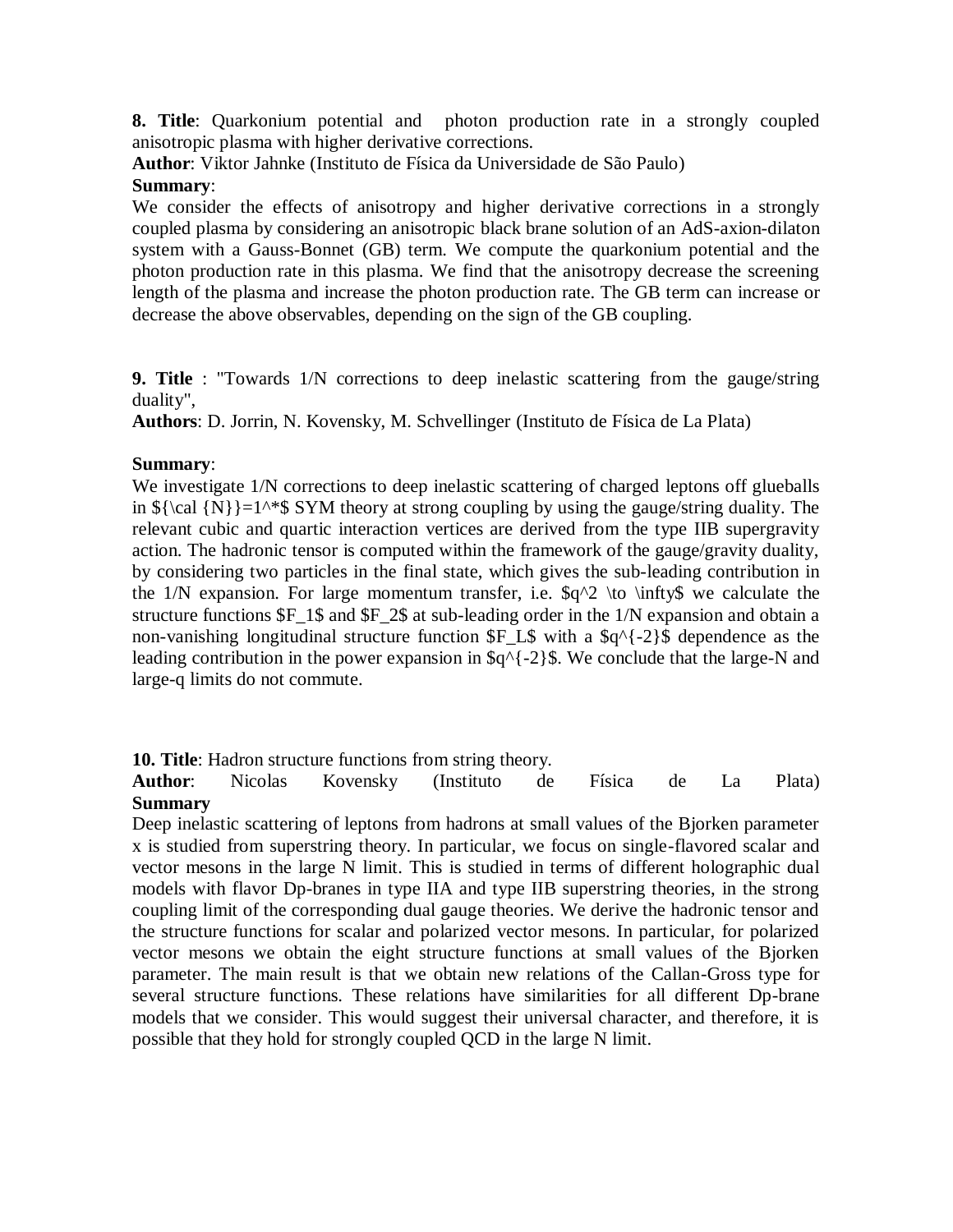**11. Title**: Worldline Conformal Mechanics

**Author**: Nicolaus Linneu de Holanda (Centro Brasileiro de Pesquisas Físicas)

#### **Summary**:

We present d-module representations of the 1D superconformal algebra induced by parabolic and hyperbolic/trigonometric transformations. These can be either homogeneous or inhomogeneous, depending on the presence of a massive inhomogeneous term in the transformations. The corresponding sigma-models are also presented. At  $N=4$ supersymmetries, different values of the scaling dimension of the fields yield different symmetry algebras.

**12. Title**: Hypercomplex structures in field theory

**Author**: Oscar Meza Aldama (BUAP, Puebla)

#### **Summary**:

We propose the use of hyperbolic and bicomplex numbers, as an extension to the usual real and complex numbers, in the \lambda\phi^4 model. We study the vacuum manifold structure and spontaneous symmetry breaking of such a theory.

**13. Title**: Basic aspects on beta deformations of N=4 SYM **Autor**: Segundo Parra Milian (IFT-UNESP) **Summary:**

**14. Title**: Strings and particle physics

**Author**: Ricardo Pérez Martínez (Universidad Autonóma de Coahuila y UNAM) **Summary**:

I present a general description and some characteristics of strings and particle physics. I also discuss the importance of relating string theory with our four dimensional world, especially with particle physics, through the compactification process of extra dimensions. Some comments of the heterotic string compactifications with  $N=1$  and  $N=0$  are presented.

**15. Title**: Q\$\bar{Q}\$ Potential from Supergravity: Review of the Classical Result. **Author**: Diego Rodrigues (Federal University of Rio de Janeiro - Physics Institute) **Summary**:

We review the remarkable calculation of the energy of a quark-anti-quark pair at zero temperature via AdS/CFT Correspondence, proposed by Maldacena in 1997. We show the 1/L dependence in the energy (L is the quark-anti-quark separation) as a result of conformal invariance. We also show the most important feature of this calculation, which is its nonperturbative aspect.

**16. Title**: "Drag force and jet quenching parameter in a strongly coupled anisotropic plasma from higher curvature gravity ".

**Author**: Anderson Seigo Misobuchi (University of São Paulo, Institute of Physics, Department of Mathematical Physics)

## **Summary**:

The AdS/CFT correspondence represents a remarkable tool in the study of strongly coupled gauge theories which can be mapped to a dual, weakly coupled gravitational description. In this work, we consider five-dimensional AdS-axion-dilaton gravity with a Gauss-Bonnet term and use a black brane solution displaying spatial anisotropy as the gravity dual of a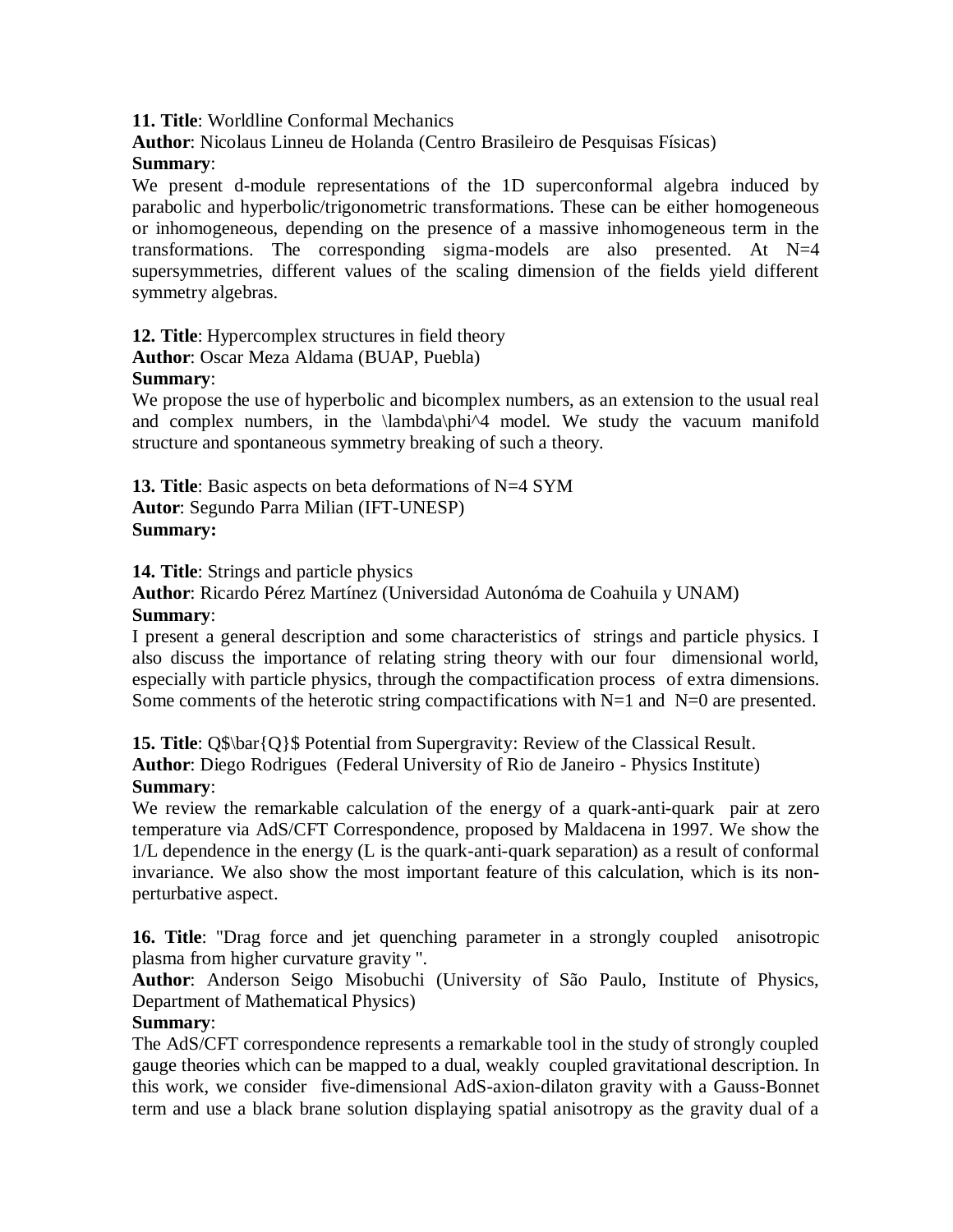strongly coupled anisotropic plasma. We compute the drag force and the jet quenching parameter for this plasma. The effects of the Gauss -Bonnet term and of the anisotropy are discussed and compared with previous results."

#### **17. Title**: Quantum Computing and String Theories.

**Author**: Hugo Solís (Universidad de Costa Rica)

#### **Summary**:

The Quantum Computer Foundations can be used to define the String Theory.Some mathematics from the relations between String Theories and Black Holes are similar to the qubit entanglement. In this research, we are evaluating the aspect of quantum computer simulators in the mathematics of these relations as an insight of the experiments that can be used in the test of these theories.

**18. Title**: Holographic RG flows, entanglement entropy and the sum rule **Author**: Eduardo Testé Lino (Instituto Balseiro)

#### **Summary**:

We calculate the two-point function of the trace of the stress tensor in holographic renormalization group flows between pairs of conformal field theories. We show that the term proportional to the momentum squared in this correlator gives the change of the central charge between fixed points in  $d = 2$  (Zamolodchikov's c-theorem) and in  $d > 2$  it gives the holographic entanglement entropy for a planar region. This can be seen as a holographic realization of the Adler-Zee formula for the renormalization of Newton's constant.

**19. Title**: From Lorentz Chern-Simons to Massive Gravity.

**Author**: Adolfo Sócrates Toloza Díaz (Instituto de Física, Pontificia Universidad Católica de Valparaíso)

#### **Summary:**

We propose a generalization of Chiral Gravity, which follows from considering a Chern-Simons action for the spin connection with anti-symmetric contorsion. The theory corresponds to Topologically Massive Gravity at the chiral point non-minimally coupled to an additional scalar mode that gathers the torsion degree of freedom. In this setup, the effective cosmological constant (the inverse of the curvature radius of maximally symmetric solutions) is either negative or zero, and it enters as an integration constant associated to the value of the contorsion at infinity. We study the classical theory both at the linear and non-linear level. In particular, we show how Chiral Gravity is included as a special sector. In addition, the theory has other sectors, which we explore; we exhibit analytic exact solutions that are not solutions of Topologically Massive Gravity (and, consequently, neither of General Relativity) and still satisfy Brown-Henneaux asymptotically AdS3 boundary conditions.